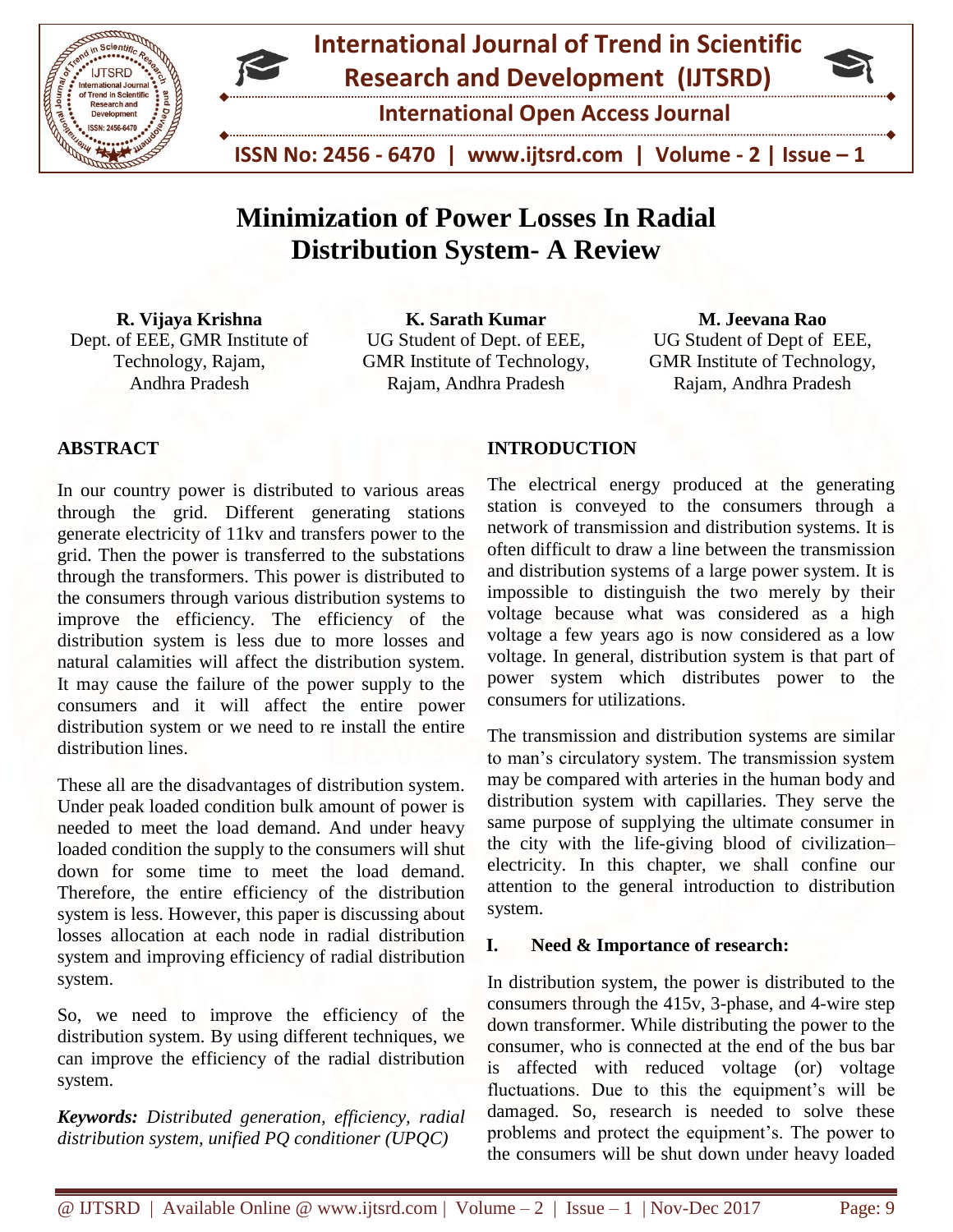conditions in order to provide the supply for bulk consumers. Due to this reason the continuity of supply to the consumers will be affected. In this distribution system power losses are more. Hence the efficiency of the radial distribution system is less. The main cause of reducing efficiency in electrical system is nothing but improper usage of power by the consumers. Because of this reason the maximum load or demand is reduced but maximum power generation is constant. If maximum power generation is beyond the maximum demand. We can attain maximum efficiency when maximum demand is nearly equal to maximum power generation.

# **II. Statement of problem:**

The main problem in radial distribution system is Less Efficiency. The Efficiency of radial distribution system is less. Due to less efficiency the power losses will be more.

So, reduction of power losses in radial distribution system plays a crucial role for utilization of electrical energy

### **a) Objectives:**

To improve the efficiency of the radial distribution system.

1) To reduce the voltage fluctuations towards the consumer terminals.

2) To reduce the overall cost per unit paying by the consumers.

3) To Increase the reliability of supply.

### **b) Hypotheses:**

In our world power is distributed from generating station to load through distribution system. In distribution system efficiency plays a major role while distributing power to load. All these things will depend on losses minimization. Research on losses minimization to improve the efficiency of the distribution will have the future scope. So, the future for the research on the distribution system is more. So, improving efficiency of the distribution system had more future scope on research.

### **III. Research methods:**

In our world power is generated in generating stations to feed the consumer needs. Generating power and distributing that power to consumers is entirely called

a loop. In these entire loop distribution systems plays a major role to feed the consumers. Generally, we are using radial distribution system while distributing the power to consumers as shown in fig-1.



**Fig-1 Distribution System**

While distributing power to the load, the distribution system has some disadvantages. They are:

- 1) Power loss due to Line losses
- 2) Low voltage at the consumer side due to voltage drop in distribution system.
- 3) So, efficiency of this system is low.
- 4) Continuity of supply is less.

# **IV. METHODS TO IMPROVE THE EFFECIENCY:**

In order to improve the efficiency of this radial distribution system. Some of the algorithms/techniques are provided in order to improve the efficiency of the radial distribution system.

**A) By Placing Distribution Generation (DG) In The Distribution System.**

**B) Implementing Unified Power Quality Conditioner In the Distribution System**

A) By Placing Distribution Generation (DG) In the Distribution System [2]



### **Fig-2 Placement of DG in Radial Distribution System**

We are placing DG in radial distribution system because it will improves the efficiency of the distribution system by reducing low voltages at the consumer terminals and it increases the overall cost per unit energy consumed.

If generated power is less than (or) equal to received power, then losses are said to be zero. In this case, the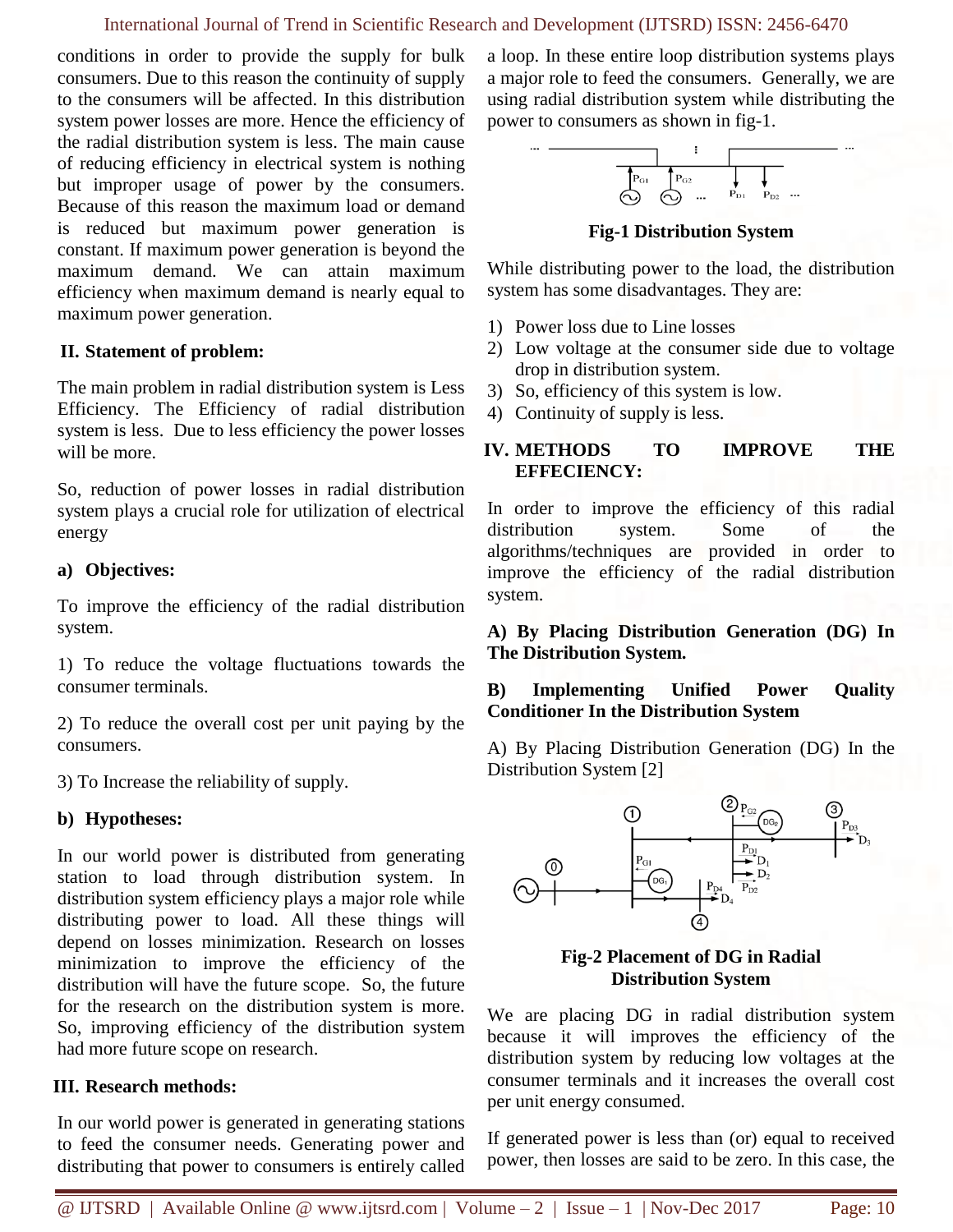method allocates zero losses to the DGs connected to the node.

1) The proposed method does not allocate negative losses to the loads and DGs.

- 2) The distribution system is assumed to be a radial system, in which the loads and DGs have private owners.
- 3) Consider the circuit depicted in Fig. 2, which shows two nodes of a system. The power loss of the line connecting nodes 1 and 2 can be written as

 $I_{12}^{2*}R_{12}$ .

 $P^2$ <sub>loss 1,2</sub> =  $R_{12}$ \* $(P^2_{12+}Q^2_{12}/v^2_{12})$  =  $k(P^2_{12+}Q^2_{12})$ 

The active generated power of all DGs connected to these nodes is consumed locally by the loads connected to these nodes. Consequently, the DGs connected to these nodes should not be allocated any active loss.

The procedure to calculate losses is as follows.

Step 1) Assign zero to each of the active sink nodes, as well as the node connecting the transmission and distribution systems.

Step 2) Loop over all the nodes whose is not obtained yet: If of all nodes that receive active power from this node is previously calculated, then obtain for this node

Step 3) if there is a node whose is not obtained yet, go back to Step 2); otherwise, stop the procedure.

# **V. LOSS ALLOCATION METHOD:**

LA is one of the methods to know the load allocation at each node.

The increase in deployment of distributed generation (DG) and the shift of distribution loads from customer mode to have altered distribution systems from passive to active mode. As a result, some of the transmission networks issues have been generalized to distribution systems as well. One of these issues is loss allocation (LA), which specifies the fraction of total distribution loss that each load or DG is responsible for. Although there are many transmission LA methods in the literature, distribution LA is still a new topic and most of the distribution system operators still do not have a standard policy.

Most of the methods LA methods as follow in below fig-3.



**Fig-3 Loss Allocation Method**

As shown in fig-3, the loss is allocated to each node due to active flows is the summation of two terms:

1) A fraction of the loss allocated to the nodes that send active power to the node, and

2) The loss of the lines connecting the node to the nodes that sends active power to it. As a result, one can conclude that the loads located at the end of long feeders usually allocate high losses. This can be seen in Table II, as the load connected to some node is allocated to high losses. In contrast, the loads located in places near high generation points, are allocated low proportions of loss. In other words, one of the advantages of the proposed method is considering system topology in LA.

First, the loss assigned to the slack node is set to zero. Since node 2 is a source node, the loss assigned to this node is zero as well

Now the loss assigned to nodes 1, 3, and 4 is calculated by load allocation method.

Imagine the distribution system shown in above Fig. The following equations show how the loss allocation to the loads of this system is calculated:

First, the loss assigned to the slack node is set to zero. Since node 2 is a source node, the loss assigned to this node is zero.

Now, the loss assigned to nodes 1,3 and 4 is calculated as:

$$
\begin{array}{l}L_1{}^p\!\!=\!\!P^p{}_{loss0,1}\!\!+\!\!P^p{}_{loss2,1}\\L_3{}^p\!\!=\!\!P^p{}_{loss2,3}\\L_4{}^p\!\!=\!\!L^p{}_1\!\!+\!\!P^p{}_{loss1,4}\end{array}
$$

Similarly, the losses allocated to Distribution generation(DG) are calculated as follows: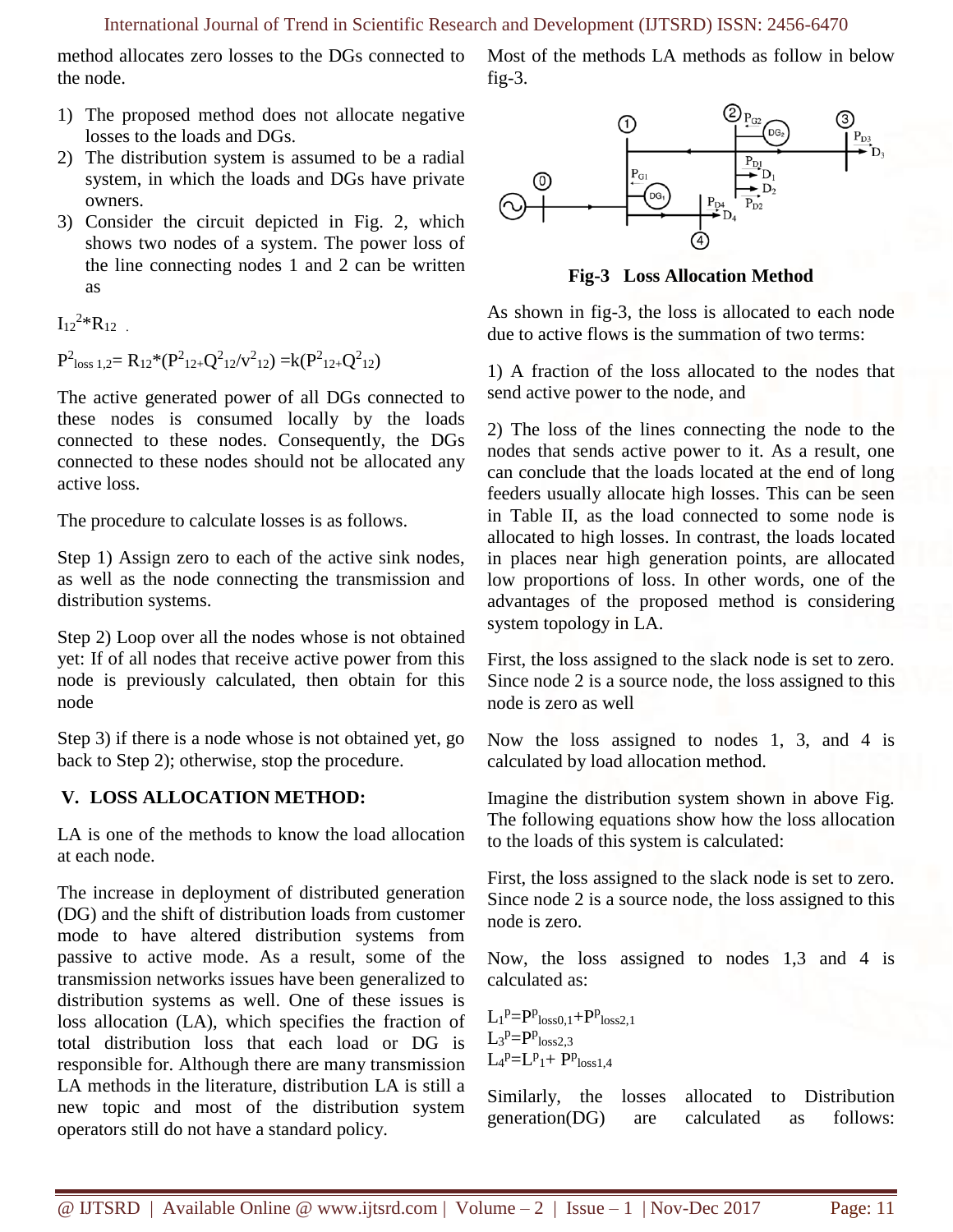$L^q G_j = (L_k^q) (Q_{gj})^2 + Q_{Gj} (\Sigma_{Gn \leq GK} Q_{Gn} + \Sigma_{n \in k-1})$  $(Q_{n,k}^{P})/(\Sigma_{G\epsilon Gk}Q_{Gn} + \Sigma_{n\epsilon Rk-1}Q_{n,k}^{P})$ 

Where Q is the reactive power

Total loss allocated to DG =Sum of losses allocated for both active and reactive power.

# **B) Implementing Unified Power Quality Conditioner in the Distribution System**



**Fig-4: Unified Power Quality Conditioner**

Placement of capacitor is also a method to improve efficiency of the distribution system.

With the advantage of advanced power-electronics technologies, extensive research is going on around the globe to improve power quality (PQ). The flexible ac transmission systems (FACTS) are the outcomes of this research. These days, similar types of technologies are used in PQ improvement in distribution systems. The unified PQ conditioner (UPQC) is one of these types of advanced powerelectronics devices.

A UPQC is similar in construction to the unified power-flow controller (UPFC), one of the versatile flexible ac transmission systems (FACTS) devices used in transmission systems. The UPFC and UPQC provide simultaneous shunt and series compensations with a series and a shunt inverter, respectively. AUPFC works in transmission systems which are supposed to be balanced and relatively distortion free. However, a UPQC is made to operate in distribution systems which are relatively unbalanced and with higher harmonic contents due to the increasing trend of power-electronic interfaces. There is a considerably large volume of literature on UPQC and a state-of-art review can be obtained in [1].

With the two inverters, a UPQC can protect a customer/load from sag, swell in supply voltage, and it can also reduce the harmonic pollution created by the load. The shunt inverter injects a shunt compensating current to the load in order to provide load reactive compensation and to compensate the harmonic distortion created by the load. The series inverter is used to mitigate voltage-related problems, for example, sag and swell in supply voltage, etc. Basically, it injects a series voltage to the load. These two inverters are connected back to back with a dc link and this becomes the most common form of UPQC structure after its practical implementation reported . There are various UPQC models reported, and they are categorically presented in [1], such as UPQC-P, UPQC-Q, UPQC-S, UPQC-VA , etc. In UPQC-P, the series inverter handles only active power by injecting an in-phase voltage to the load in order to mitigate the voltage sag problem. In UPQC-Q, the series inverter mitigates voltage sag/swell by providing reactive power which is done by injecting a voltage in quadrature with source voltage. Unified power quality conditioner is as shown in fig-4:

It consists of two inverters

- 1) Series inverters
- 2) Shunt inverters

By using these two inverters, a UPQC can protect a customer/load from sag, swell in supply voltage. It can also reduce the harmonic pollution created by the load.

# **Shunt Inverter:**

The shunt inverter injects a shunt compensating current to the load in order to provide load reactive compensation and to compensate the harmonic distortion created by the load as shown in fig-4

# **Series Inverter:**

The series inverter is used to mitigate voltage-related problems, for example, sag and swell in supply voltage, etc. Basically, it injects a series voltage to the load.

In UPQC, the series inverter handles active power by injecting an in-phase voltage to the load and injecting reactive power in quandrature with the supply voltage in order to mitigate the voltage sag problem.

These two inverters are connected back to back with a dc link and this becomes the most common form of UPQC structure after its practical implementation.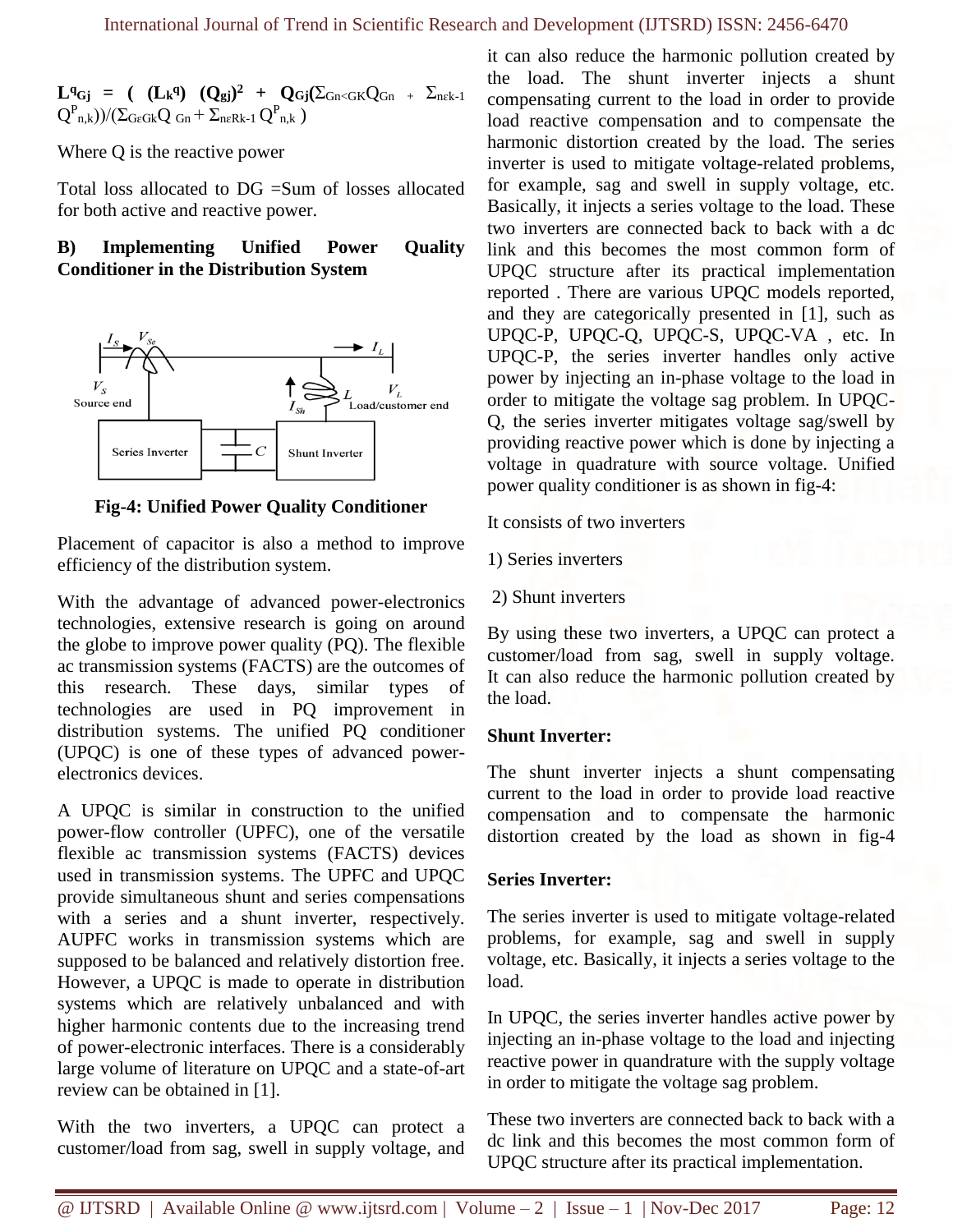### International Journal of Trend in Scientific Research and Development (IJTSRD) ISSN: 2456-6470

Due to these compensating currents and voltages the power loss due to sag can be avoided.

These are the techniques provided in order to improve the efficiency of the Radial Distribution system.

We are facing some difficulties while implementation of DG's in distribution system. They are:

- 1) Capital investment is more for placing DG,
- 2) Separate control system is needed for monitoring the DG's

3) If renewable energy sources are used for using DG, then the efficiency will vary time to time.

We are facing some difficulties while implementation of unified power quality conditioner in distribution system. They are:

1) There is some loss because of usage of some dc power in it.

- 2) These two inverters need for separate dc power.
- 3) If there is any fault occur, in this conditioner it will affect the efficiency of the distribution system.

# **VI. Data interpretation and analysis:**

DG is a small sized generator connected in parallel with the distribution system. DG is expected to play an increasing role in emerging electric power systems. Studies have predicted that DG will be a significant percentage of all new generation going on line. There are several different types of resources and technologies that can be used for DG such as wind, solar, fuel cells, hydrogen and biomass. DG can result in a network operation and planning practices with economic implications. The benefits of DG are classified into two groups: technical and economics. For example, loss, voltage profile, reliability of supply, maintenance costs, and network connection reinforcement costs can be affected by the connection of DG to the distribution system.

In order to improve the efficiency and reliability of the radial distribution system.

There are two techniques provided in order to improve the efficiency and reliability of the radial distribution system. They are:

- 1) Placing DG in parallel with radial distribution
- 2) Implementing unified power quality conditioner

While placing DG'S in parallel with radial distribution. Firstly, power loss in the radial distribution is calculated by using losses allocation method.

After the loss allocation method by determining the loads on each node. The active and reactive power flowing on each line is calculated. Then DG's are connected to the distribution system.

Then some loads are allocated to DG. So, low voltages at the end of the distribution system are minimized. By using DG's, the reliability of the distribution system is increases.

However, the overall efficiency of the distribution system is improved. We can also improve the efficiency of the radial distribution system. By implementing unified power quality conditioner in distribution system.

The unified PQ conditioner (UPQC) is one of these types of advanced power-electronics devices. The UPFC and UPQC provide simultaneous shunt and series compensations with a series and a shunt inverter, respectively. With the two inverters, a UPQC can protect a customer/load from sag, swell in supply voltage, and it can also reduce the harmonic pollution created by the load. The shunt inverter injects a shunt compensating current to the load in order to provide load reactive compensation and to compensate the harmonic distortion created by the load. The series inverter is used to mitigate voltage-related problems, for example, sag and swell in supply voltage, etc. Basically, it injects a series voltage to the load. These two inverters are connected back to back with a dc link and this becomes the most common form of UPQC structure after its practical implementation reported. In UPQC-P, the series inverter handles only active power by injecting an in-phase voltage to the load in order to mitigate the voltage sag problem. In UPQC-Q, the series inverter mitigates voltage sag/swell by providing reactive power which is done by injecting a voltage in quadrature with source voltage. A comparative performance assessment of these two UPQC models. The series inverter in UPQC-S can simultaneously inject real and reactive power. In UPQC-VA, a model based on the minimization of the VA rating of the UPQC is provided. This model is reported in [5], where the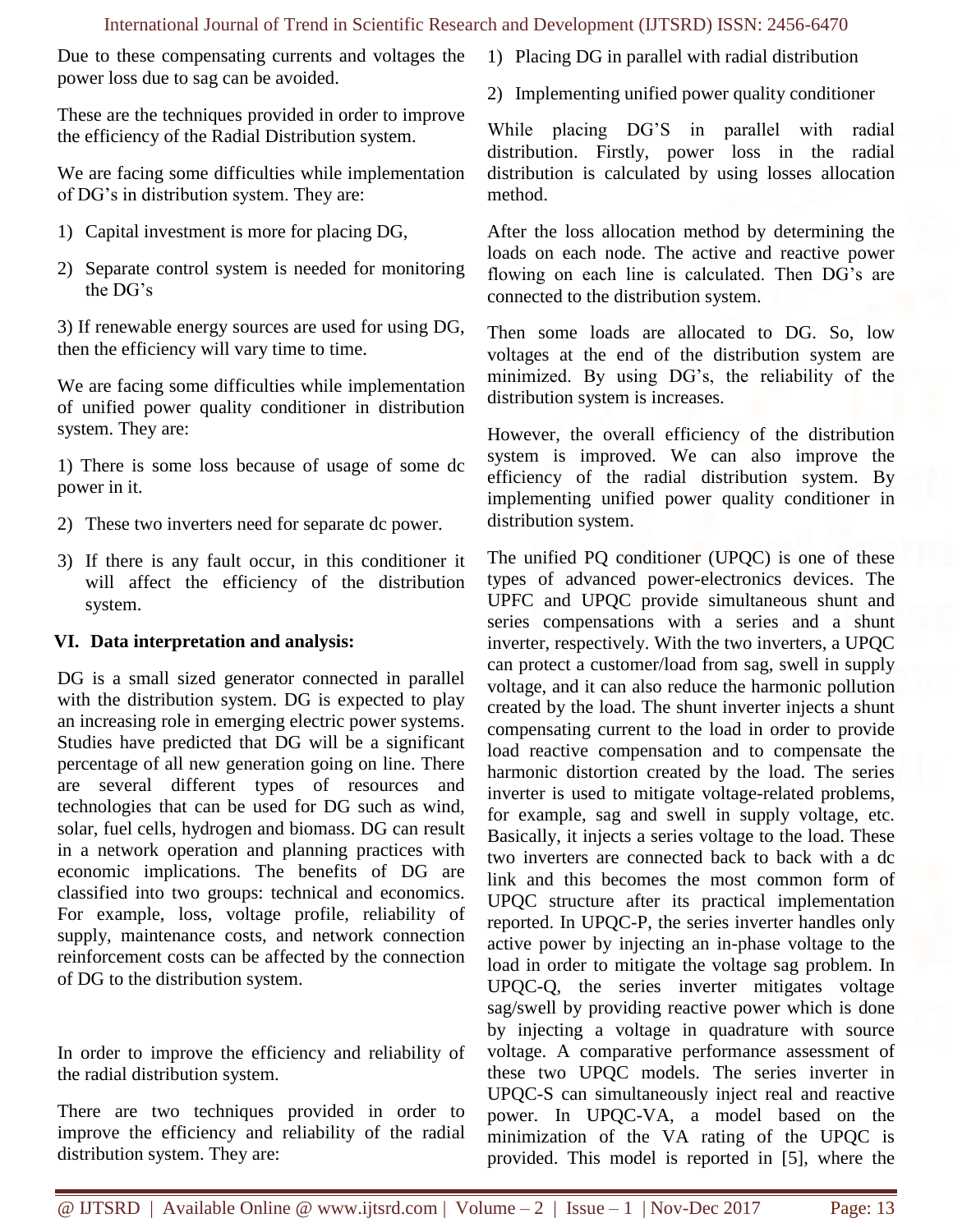optimum phase angle of the injected voltage of the series inverter is determined.

0 1 2 3 4 5 6 7 8 9 Category Category 2 Series 3 Series 2 Series 1

# The two implemented techniques are categorized as one and two as shown in fig-5

# **Fig-5: Analyzing Techniques In Terms Of Categories**

The most commonly used category is implementing DG in radial distribution system is as illustrated in below fig-5.

Because of following reasons:

1) It reduces the voltage fluctuations towards the consumer terminals.

2) It reduces the overall cost per unit paying by the consumers.

3) Increases the reliability of supply.

# **Conclusion:**

Placing DG in parallel with radial distribution system is the best method when compared with the implementing unified power quality conditioner in radial distribution system because, if we use the renewable energy sources as DG's in radial distribution system like solar energy. We can the save the conventional energy resources. It does not consume any electrical energy. So, the efficiency of the distribution system is increases. If we implement unified power quality conditioner in distribution system. It consists of shunt and series inverters. These two inverters are connected back to back with a dc link.

There is some loss because of usage of some dc power in it. These two inverters need separate dc power.

However, Placing DG in parallel with radial distribution system is the best method. When compared with the implementing unified power quality conditioner in radial distribution system

# **REFERENCES:**

- 1) M. Atanasovski and R. Tale ski, "Power summation method for loss allocation in radial distribution networks with DG," IEEE Trans. Power Syst., vol. 26, no. 4, pp. 2491–2499, Nov. 2011.
- 2) J. S. Savier and D. Das, "An exact method for loss allocation in radial distribution systems," Int. J. Elect. Power Energy Syst., vol. 36, no. 1, pp. 100– 106, 2012.
- 3) J. S. Savier and D. Das, "Loss allocation to consumers before and after reconfiguration of radial distribution networks," Int. J. Elect. Power Energy Syst., vol. 33, no. 3, pp. 540–549, Mar. 2011.
- 4) J. S. Savier and D. Das, "Energy loss allocation in radial distribution systems: A comparison of practical algorithms," IEEE Trans. Power Del., vol. 24, no. 1, pp. 260– 267, Jan. 2009. 80 IEEE TRANSACTIONS ON POWER DELIVERY, VOL. 29, NO. 1, FEBRUARY 2014
- **5)** E. Carpaneto, G. Chicco, and J. S. Akilimali, "Characterization of the loss allocation techniques for radial systems with distributed generation," Elect. Power Syst. Res., vol. 78, no. 8, pp. 1396– 1406, Aug. 2008.
- 6) P. M. Sotkiewicz and J. M. Vignolo, "Nodal pricing for distribution networks: Efficient pricing for efficiency enhancing DG,"IEEE-Trans. Power Syst., vol. 21, no. 2,pp.1013–1014,May-2006
- 7) E. Carpaneto, G. Chicco, and J. S. Akilimali, "Loss partitioning and loss allocation in three-phase radial distribution systems with distributed generation," IEEE Trans. Power Syst., vol. 23, no. 3, pp. 1039–1049, Aug.-2008.
- 8) E. Carpaneto, G. Chicco, and J. S. Akilimali, "Computational aspects of the marginal loss allocation methods for distribution systems with distributed generation," in Proc. IEEE Melecon, Benalmádena (Málaga), Spain, 2006, pp. 1028–1031.v
- 9) E. Carpaneto, G. Chicco, and J. S. Akilimali, "Branch current decomposition method for loss allocation in radial distribution systems with